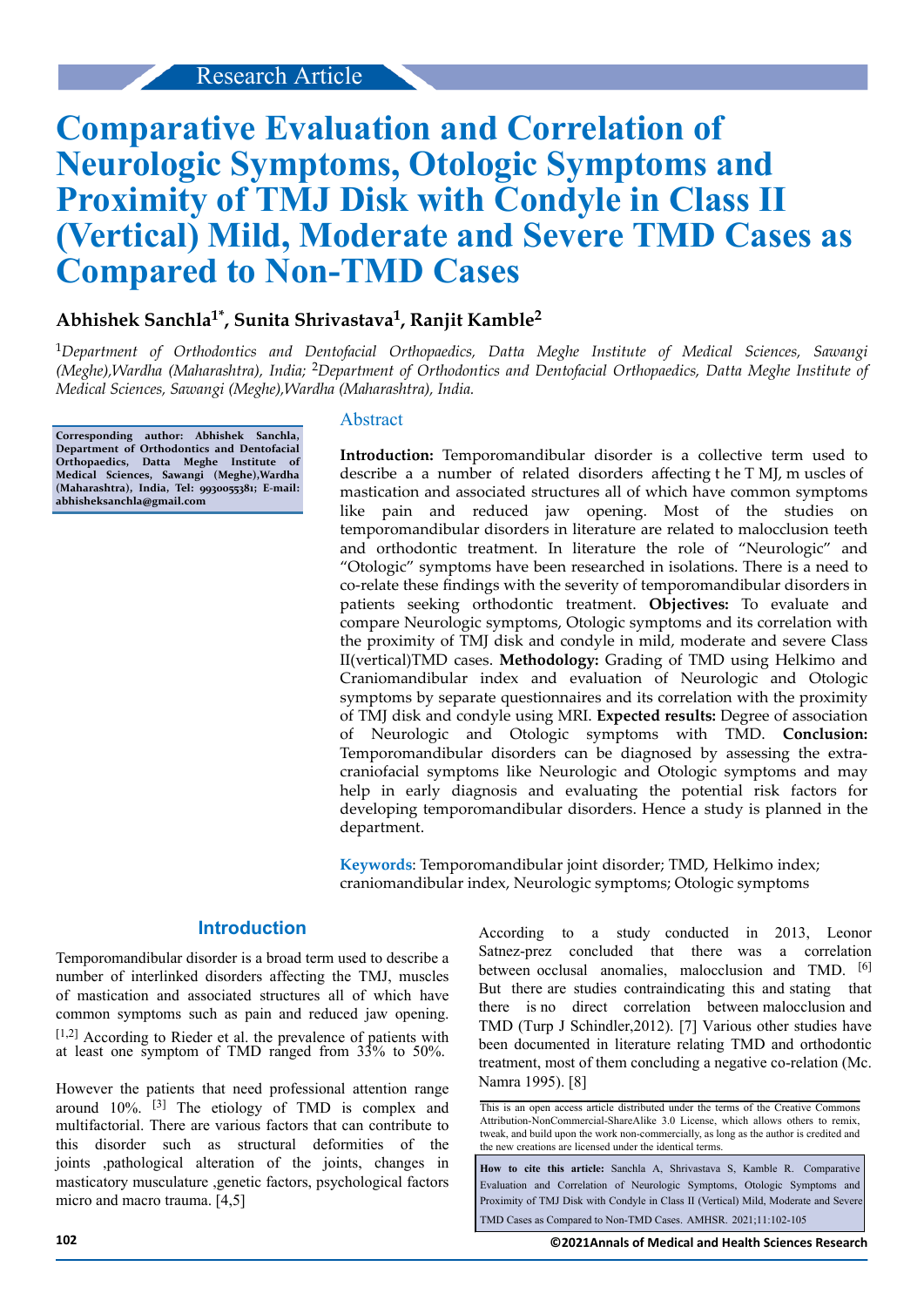Most of the studies in literature are related to malocclusion teeth and orthodontic treatment and these extensive studies have led to the development of diagnostic criteria for TMD. [9]

As Orthodontists we have studied the above association but there are structure other than the craniofacial structures, that may also help in easy detection of temporomandibular disorders in patients seeking orthodontic treatment that needs to be researched and co-related as they may be beneficial in taking measures and stop the future progress of the condition. [10] In literature the role of "Neurologic" and "Otologic" symptoms have been researched in isolations. Also the proximity of the mandibular nerve and ear to the condyle and articular disc of TMJ may have a role in the symptomatology of TMD. <sup>[11]</sup> There is a need to co-relate these findings with the severity of temporomandibular disorders in patients seeking orthodontic treatment. Hence a study is planned in the department.

# **Aim and Objectives**

#### **Aim**

To evaluate ,compare and co-relate Neurologic symptoms, Otologic symptoms and proximity of TMJ disk and condyle in class II (vertical) mild, moderate and severe temporomandibular cases as compared to non-TMD cases

#### **Objectives**

1.Grading of TMD using Helkimo index.

2.To evaluate Neurologic and Otologic symptoms in Class II(vertical) mild, moderate and severe temporomandibular disorder cases.

3.To evaluate the proximity of TMJ disk and condyle in Class II(vertical) mild, moderate and severe temporomandibular disorder cases.

4.To compare Neurologic and Otologic symptoms in Class II(vertical) mild, moderate and severe TMD cases with non-TMD cases.

5.To compare the proximity of TMJ disk and condyle in Class II (vertical) mild, moderate and severe TMD cases with non-TMD cases.

6.To correlate the Neurologic and Otologic symptoms with the proximity of TMJ disk and condyle in Class II (vertical) mild ,moderate and severe TMD cases.

## **Study design**

#### **Inclusion criteria**

1.Patients with Class I malocclusion (diagnosed using cephalometric analysis)

2.Patients with Class II (vertical) malocclussion and temporomandibular disorder

3.All permanent teeth present

4.Adult age group [Table 1]

#### **Exclusion criteria**

- 1.Non –TMD class II(vertical ) cases.
- 2.All Class II (horizontal) cases.
- 3.Class III malocclusion cases.

4.Patients with myofascial pain dysfunction and myalgia.

5.Previous intervention with TMJ surgery or trauma to TMJ

6.Patients with bony disorders.

7.Previous with history of Neurological disorders.

8.Patients with gross pathology of ears

#### **Study methodology**

1. The observational study will be conducted in the Department Of Orthdontics And Dentofacial Orthopaedics ,Sharad Pawar Dental College, Sawangi(M),Wardha. Approval from the Ethical Committee has been obtained.

2. Total of 60 adult patients (class I, class II vertical) will be selected from the Outpatient Department(OPD) of Orthodontics and Dentofacial Orthopaedics of Sharad Pawar Dental College, Sawangi, Wardha [Figure 1].





For observing all universal precautions and infection control procedures will be taken. The patients will be divided into 4 groups:

Group A(control group)-15 Class I non-TMD cases.

Group B-15 Class II (vertical) mild TMD cases.

Group C-15 Class II (vertical) moderate TMD cases.

Group D-15 Class II (vertical) severe TMD cases.

1.Informed and written consent will be obtained from all the patients. For all the patients.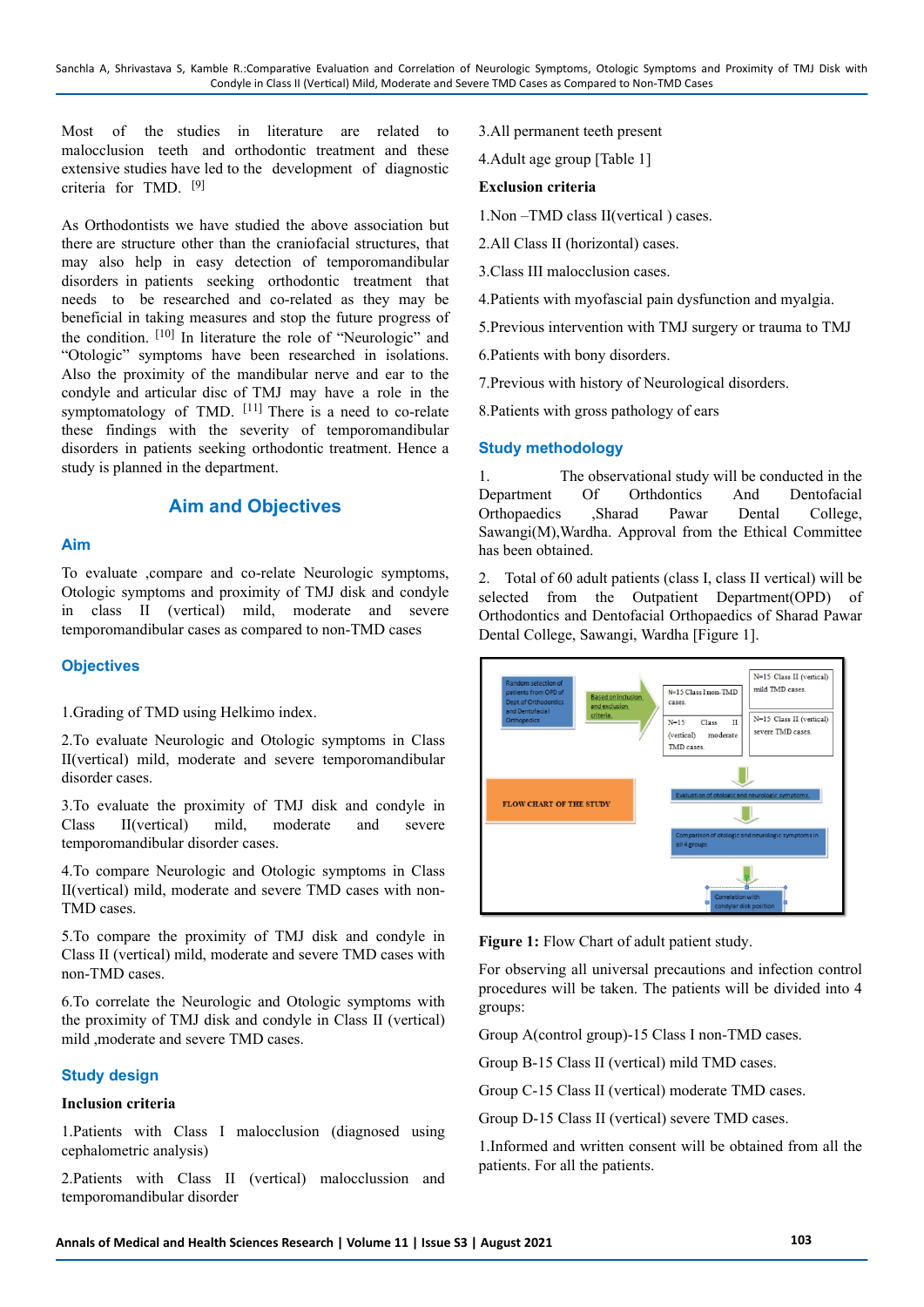2.Helkimo anamestic and clinical dysfunction indices will be obtained.

3.Craniomandibular index will be obtained for all patients

4.Based on this temporomandibular disorders will be graded into mild moderate and severe cases.

5.The Neurologic and Otologic symptoms will be evaluated by separate questionnaires.

6.The proximity of the TMJ disk and condyle will be assessed using MRI and will be co-related with the outcomes of the questionnaire evaluation of Neurologic and Otologic symptoms.

#### **Sample Size**

The calculation of sample size was calculated based on the values from the article Comparison of the efficacy of a questionnaire, oral history, and clinical examination in detecting signs and symptoms of occlusal and temporomandibular joint dysfunction

```
n = N^*X / (X+N-1)
```
Considering the prevalence of severe cases as 0.95%, 15 patients would be taken in each group.

15 patients in 4 groups Hence , total sample size=60

# **Expected Results**

The Neurologic and Otologic symptoms may be associated with temporomandibular disorders depending on the severity of the disorder and there may be a correlation between these symptoms and the proximity of TMJ disk and condyle.

# **Discussion**

The incidence of temporomandibular disorders in constantly increasing. Also the causative factors of TMD is said to be of multiple origin which has led to the formulation of diagnostic criteria for TMD. But all the symptoms assessed for its diagnosis are related to symptoms of craniofacial structures like malocclusion, habits or bone deformities. Assessing the Neurologic and Otologic symptoms in patients with mild, moderate and severe cases of TMD will lead to a broad spectrum approach for diagnosis and prevention of risk factors that lead to development of temporomandibular disorders. Pamela Maria Kusda conducted an analytical study relating Otological symptoms with temporomandibular disorders in male and female patients, TMD evaluated by RDC/TMD. Records of 485 patients were analysed for prevalence of ear complaints. The study concluded that Otological symptoms like tinnitus, deafness, fullness in ears ,dizziness were associated with TMD regardless of age and sex. [12] E. Pedulla evaluating the cause of neuropathic pain in patients with temporomandibular disorders using Magnetic Resonance Imaging (MRI). A total of 48 patients (16 with TMD and neuropathic pain, 16 with TMD and no neuropathic pain and 16 healthy patients) were evaluated. The distance between mandibular nerve and TMJ disk was

evaluated using MRI. The study concluded that neuropathic pain in patients with TMD may be due to the close proximity between TMJ disk and mandibular nerve. [13] Other related studies by Helkimo, [14] Fricton, [15] Awasthi. [16] Sundrani [17], Muraraka [18] were reviewed. Gupta reported about stress distribution in the temporomandibular joint after mandibular protraction <sup>[19]</sup>. Similar study was reported by Shrivastava [20] .

# **Conclusion**

No such studies has been carried out to evaluate the extracraniofacial symptoms in temporomandibular disorders correlating it to TMJ disk proximity. This may help in early diagnosis of TMD and evaluating the potential risk factors for developing temporomandibular disorders and hence avoiding or delaying its development.

## **Scope**

This study will help us to diagnose TMD's by assessing the extra-craniofacial symptoms (Neurologic and Otologic symptoms).An early diagnosis will be possible and will thus help in decreasing the severity of TMD or avoiding its development.

#### **Reference**

- 1. Dimitroulis G. Temporomandibular disorders: a clinical update. Bmj. 1998;317:190-4.
- 2. John ZA, Shrivastav SS, Kamble R, Jaiswal E, Dhande R. Three-dimensional comparative evaluation of articular disc position and other temporomandibular joint morphology in Class II horizontal and vertical cases with Class I malocclusion: A magnetic resonance imaging study. Angle Orthod. 2020;90:707-14.
- 3. Rieder CE. Comparison of the efficacy of a questionnaire, oral history, and clinical examination in detecting signs and symptoms of occlusal and temporomandibular joint dysfunction. J Prosthet Dent. 1977;38:433-40.
- 4. Gupta R, Luthra RP, Kaur D, Aggarwal B. Temporomandibular disorders: A review. Int. J. Adv. Sci. Res. 209;4:22-26.
- 5. GOSAVI DS, SHRIVASTAV DS. Comparative Analysis For The Presence And Intensity Of TMD Symptoms In Skeletal Class I Malocclusion, Skeletal Class II Horizontal Malocclusion & Skeletal Class II Vertical Malocclusion Using Helkimo And Craniomandibular Index. A Study Protocol. EJMCM. 2020;7:2113-8.
- 6. Sánchez-Pérez L, Irigoyen-Camacho ME, Molina-Frechero N, Mendoza-Roaf P, Medina-Solís C, Acosta-Gío E, Maupomé G. Malocclusion and TMJ disorders in teenagers from private and public schools in Mexico City. Med Oral Patol Oral Cir Bucal. 2013;18:312-318.
- 7. Türp JC, Schindler H. The dental occlusion as a suspected cause for TMDs: epidemiological and etiological considerations. J. Oral Rehabil. 2012;39:502-12.